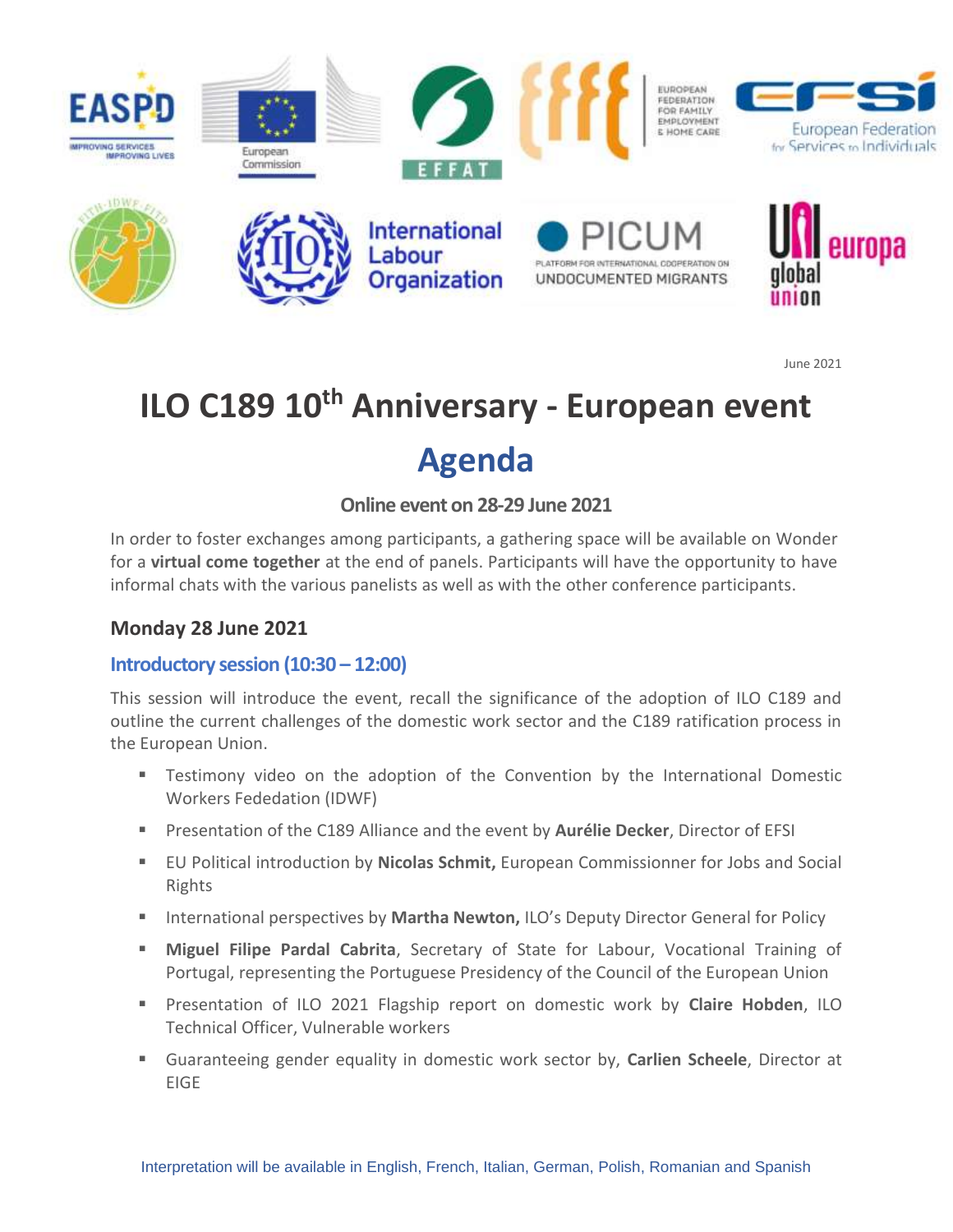# **Panel 1 - Labour law and social protection frameworks: from regulatory gaps to full recognition of domestic workers' rights (14:00 – 15:15)**

Objective of the panel : despite the adoption of ILO Convention 189, many domestic workers still suffer from poor labour law and social protection. So far, only seven EU Member States have ratified the Convention.Amongst the 6.3 million formal domestic workers working in the EU, nearly 2 million of them do not enjoy standard labour rights and social protection as they belong to specific derogatory regulations. Therefore, this panel will address the general regulative exemptions and gaps which still apply to domestic workers. It will discuss how decision makers can set up more supportive regulatory frameworks and present initiatives aimed at ratifying ILO Convention 189, improving national regulations and fostering social dialogue in the sector (towards a better representation and structuration of the sector).

**Moderator of the session**: **Mark Bergfeld**, Director of Property Services & UNICARE at UNI Global Union

#### **Participants**:

- The importance of social dialogue, video by **ACV/CSC** Belgium
- A New Work-Life balance policy: the opportunity to formalize care (the crossroads of policies against job insecurity in the domestic work sector) by **Carmen Grau Pineda** Professor de la University of Las Palmas de Gran Canaria and **Gema Quintero Lima**  Professor de la University of Carlos III Madrid – Spain
- Social dialogue as an effective tool towards the domestic workers' rights improvement by **Wendy Galarza** from Filcams-CGIL – Italy
- **E** Brid Gould, Global VP of Quality Assurance and Clinical Care, Sodexo Homecare Ireland
- Advocating for domestic workers rights under the pandemic at the intersection of immigrants and workers' rights in the United States of America – lessons and inspirations, by **Anna Rosińska**, Ca' Foscari University of Venice and **Elizabeth Pellerito**, Labor Education Program, University of Massachusetts Lowell – United-States
- Ten years of C189: voices from domestic workers' organisers, video produced by **DomEQUAL**, PI Sabrina Marchetti (Ca' Foscari University, Venice, Italy)

Q&A session with the audience.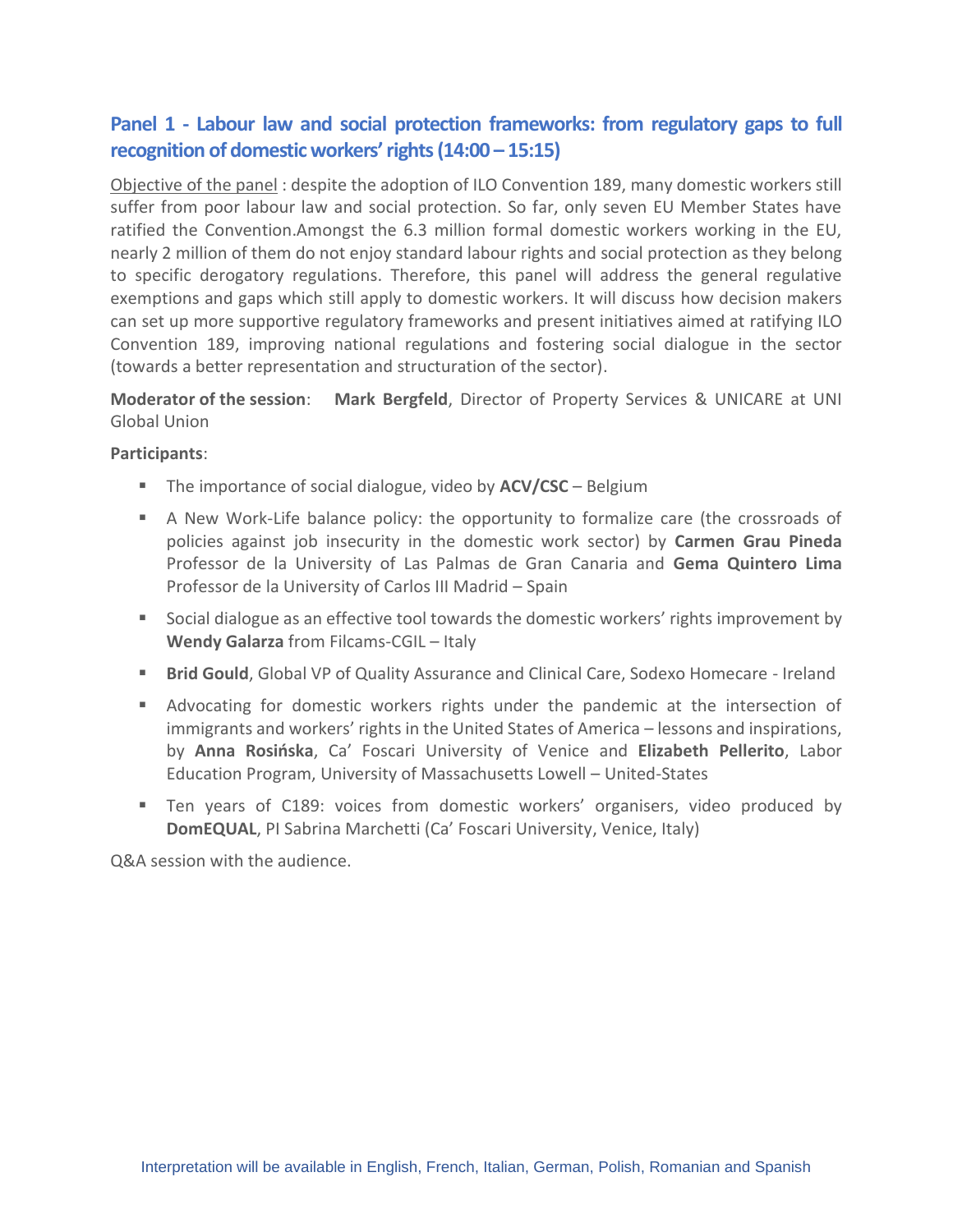# **Panel 2 - Tackling undeclared work in domestic work: challenges and successful practices (15:45 – 17:00)**

Objective of the panel: An appropriate labour law and social protection framewo rk does not necessarily prevent undeclared work in the domestic sector. Thus, at least 3,1 million domestic workers are undeclared in the EU. The decision to hire a domestic worker formally or on the undeclared market is driven by many factors such as the relative cost and the administrative complexity, as well as the affordability of doing so in relation to a user's income and need. Therefore, while there are various instruments that contribute to reducing undeclared work in the domestic work sector, this panel will focus on measures aimed at reducing the cost of formally hiring a domestic worker (e.g. social-fiscal incentives), at improving detection and at reducing the administrative complexity.

**Moderator**: **Kerstin Howald**, Political Secretary for Tourism and Domestic Work sectors, EFFAT

#### **Participants**:

- Domestic care workers in the EU: working condition challenges, undeclared work & policy options, by **Hans Dubois**, research manager in the Social Policies unit at Eurofound
- Italian domestic work and immigration, video presented by **Andrea Zini**, President of Assindatcolf – Italy
- The cost of PHS support policies **Jean-François Lebrun** EU expert on PHS policies France & Belgium
- Tackling undeclared work in the German domestic sector: the way forward, by **Renate Kuhn** from DGB – Germany
- European Commission inputs on undeclared work, by **Elodie Fazi**, policy officer on undeclared work in DG EMPL's unit D.1 "Free movement of workers, EURES" and **Krzysztof Bandasz**, Officer for the European Labour Authority (ELA)

Q&A session with the audience.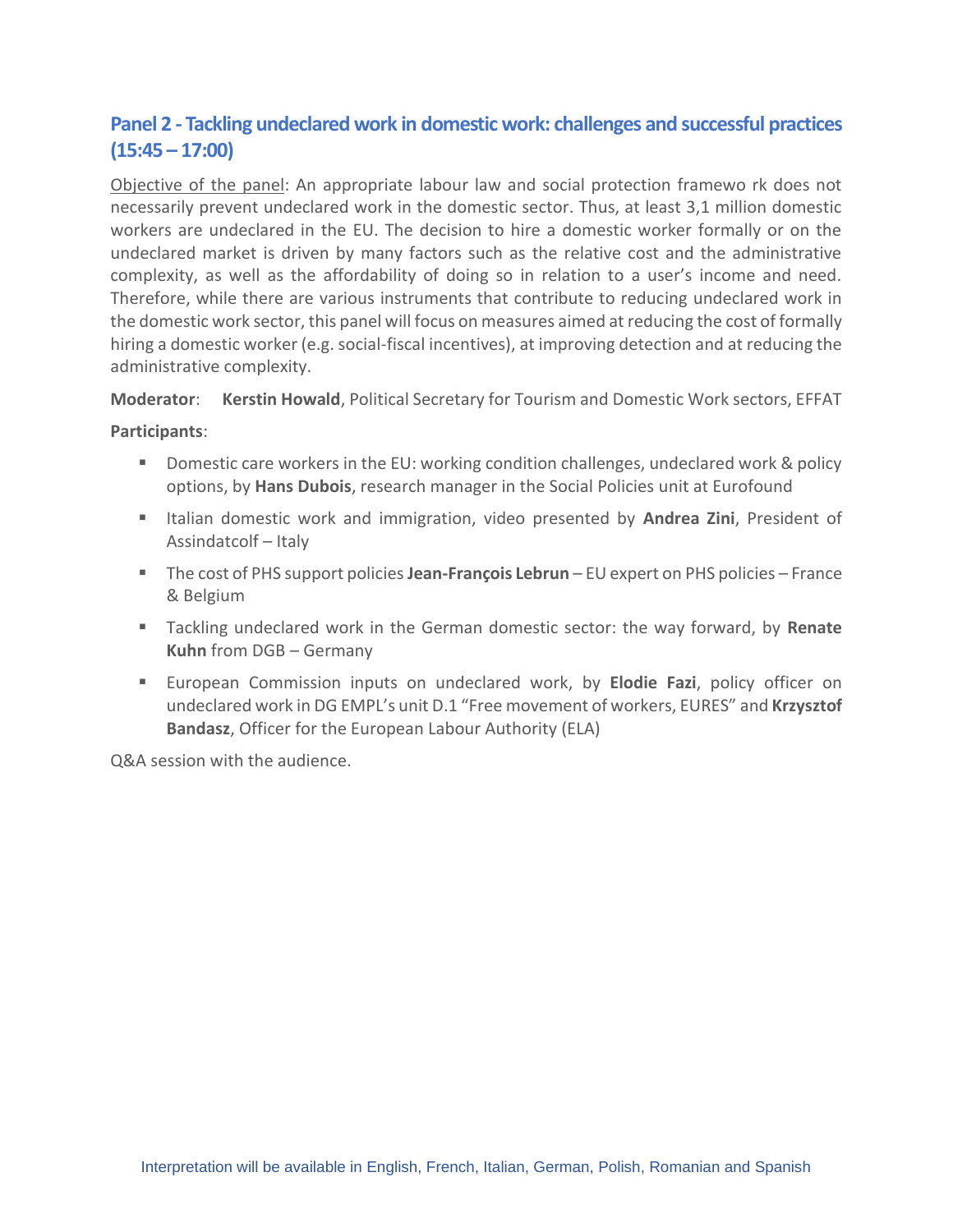## **Tuesday 29 June 2021**

## **Panel 3 - Guaranteeing the effective enforcement of domestic workers' rights (9:00 – 10:15)**

Objective of the panel: Even in countries where the labour and social protection regulatory frameworks could be considered "satisfactory", we witness a weak enforcement of these rights. Therefore, this panel will present various national and local initiatives aimed at improving the enforcement of labour and social protection standards for domestic workers. It will notably address the issues of access to social protection, domestic workers' professionalisation and health & safety prevention measures.

**Moderator**: **Karin Pape**, Regional coordinator for Europe, IDWF

#### **Participants**:

- How specific EU labour law sources can be used to challenge national provisions and practices that make domestic work vulnerable to exploitation by **Vera Pavlou** from the University of Glasgow
- Promoting Better Working Conditions on the Domestic Sector by **Teresa Pargana,** Head of Division for Studies Conception and Technical Support to Inspection Activity, Working condition authority (ACT) – Portugal
- **EXT** Training and certification, a key for domestic housekeepers' professionalisation, by **Baptiste Lenfant, CEO at Iperia – France**
- Ensuring domestic workers' well-being and safety at work by Peter Van de Veire, Director of the Service Voucher Sectoral Training Fund - Belgium
- The role of bilateral bodies in the domestic work sector as a key factor in training and prevention by **Massimo De Luca**, Director of DOMINA National Observatory on Domestic Work - Italy
- **Raluca Painter**, Head of unit "Labour Market, Health and Social Services" at DG REFORM

Q&A session with the audience.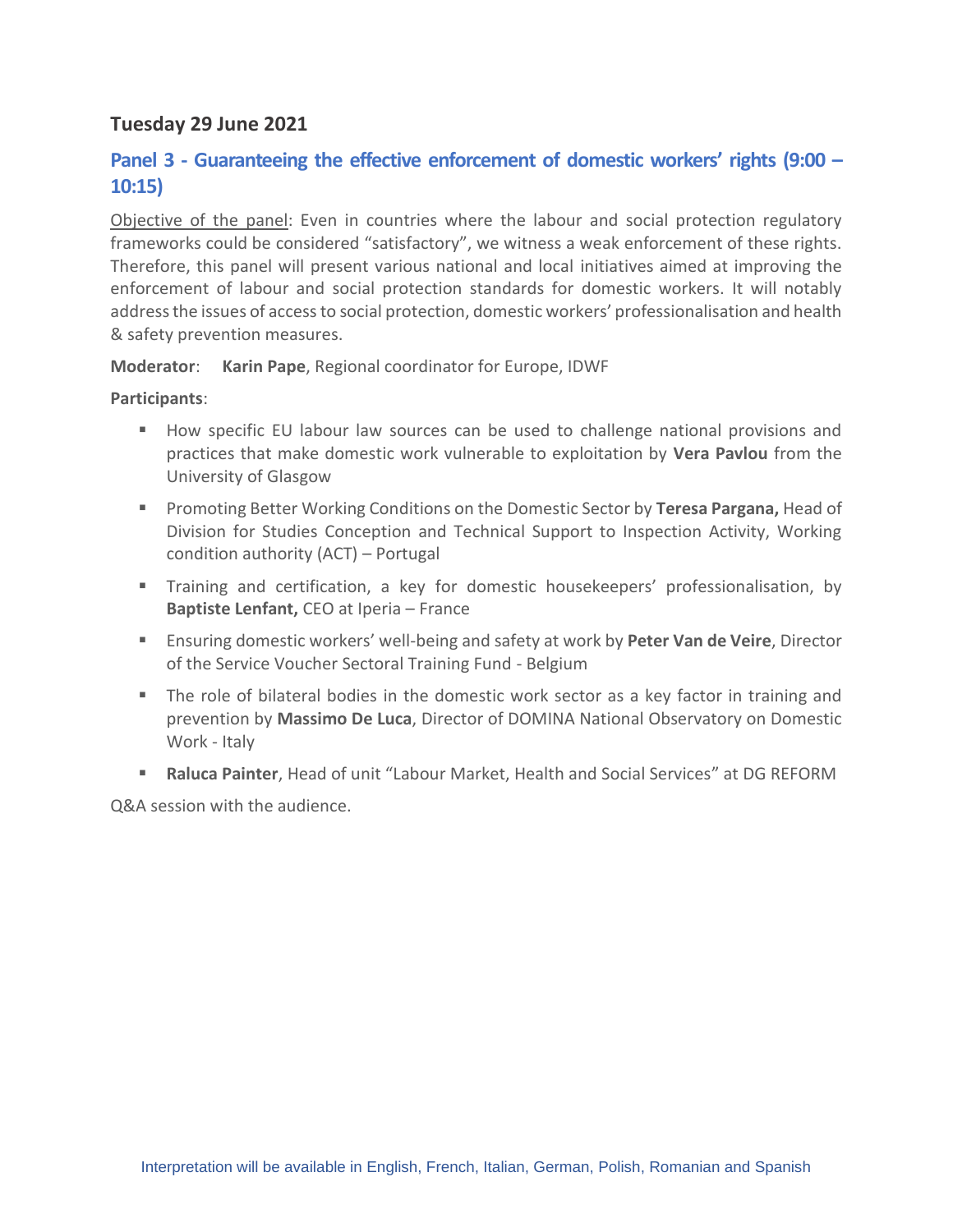## **Panel 4 -Digital platforms and domestic workers' rights (10:45 – 11:45)**

Objective of the panel: Digital platforms offer opportunities for opening up employment to greater participation while at the same time having the potential to expand on precariousness in the labour market. Therefore, this panel will explore how online platforms and more globally the "gig economy", could act as a virtuous model to strengthen domestic workers' status. It is anticipated that both the advantages and risks of digital solutions for domestic workers, including the latest regulatory developments both at European and national levels will also be discussed.

#### **Moderator**: **Thomas Bignal**, Policy Manager, EASPD

#### **Participants**:

- The French online declarative platform CESU : a way to tackle undeclared work and guarantee social rights by **Adrien Gauthier**, ACCOSS – France
- Pursuit of decent work, equality and human rights: A lifetime journey for domestic workers by **Mariaam Bhatti**, Co-founder at the Great Care Co-op – Ireland
- **Dawn Gearhart**, Gig Economy Organizing Director from the National Domestic Workers Alliance – United-States
- European Commission's inputs on the on-going initiative on platform work by **Nikolay Stoyanov,** Policy Officer - Future of Work European Commission, Unit Employment Strategy (EMPL.B.1)

Q&A session with the audience.

## **Panel 5 -Domestic workers & migration (13:15 – 14:30)**

Objective of the panel: This session will discuss how decision makers can improve the situation of migrant domestic workers (MDW) in Europe by improving regular pathways for migration, implementing regularisation schemes, and addressing particular challenges for migrant domestic workers' labour rights.

#### **Moderator**: **Aude Boisseuil**, General Delegate, EFFE

## **Participants**:

- Presentation of the issues at stake and concrete proposals by **Lilana Keith**, Senior Advocacy Officer, PICUM
- Migrant Domestic workers' health: an Italian case study, by **Francesca Alice Vianello**, Assistant professor in Sociology of economics and work at University of Padua – Italy
- Hidden at Work: how domestic workers lack protection from exploitation, by **Anna Ensing**, Project leader at FairWork –Netherlands
- Improving and ensuring domestic worker rights, addressing the gaps in protection, by **Avril Sharp**, Policy and Casework officer at Kalayaan – United Kingdom
- Regularisation pathways for migrants domestic workers by **Marianne Halle,** Centre de contact Suisses-immigrés Genève (CCSI) – Canton of Geneva -Switzerland